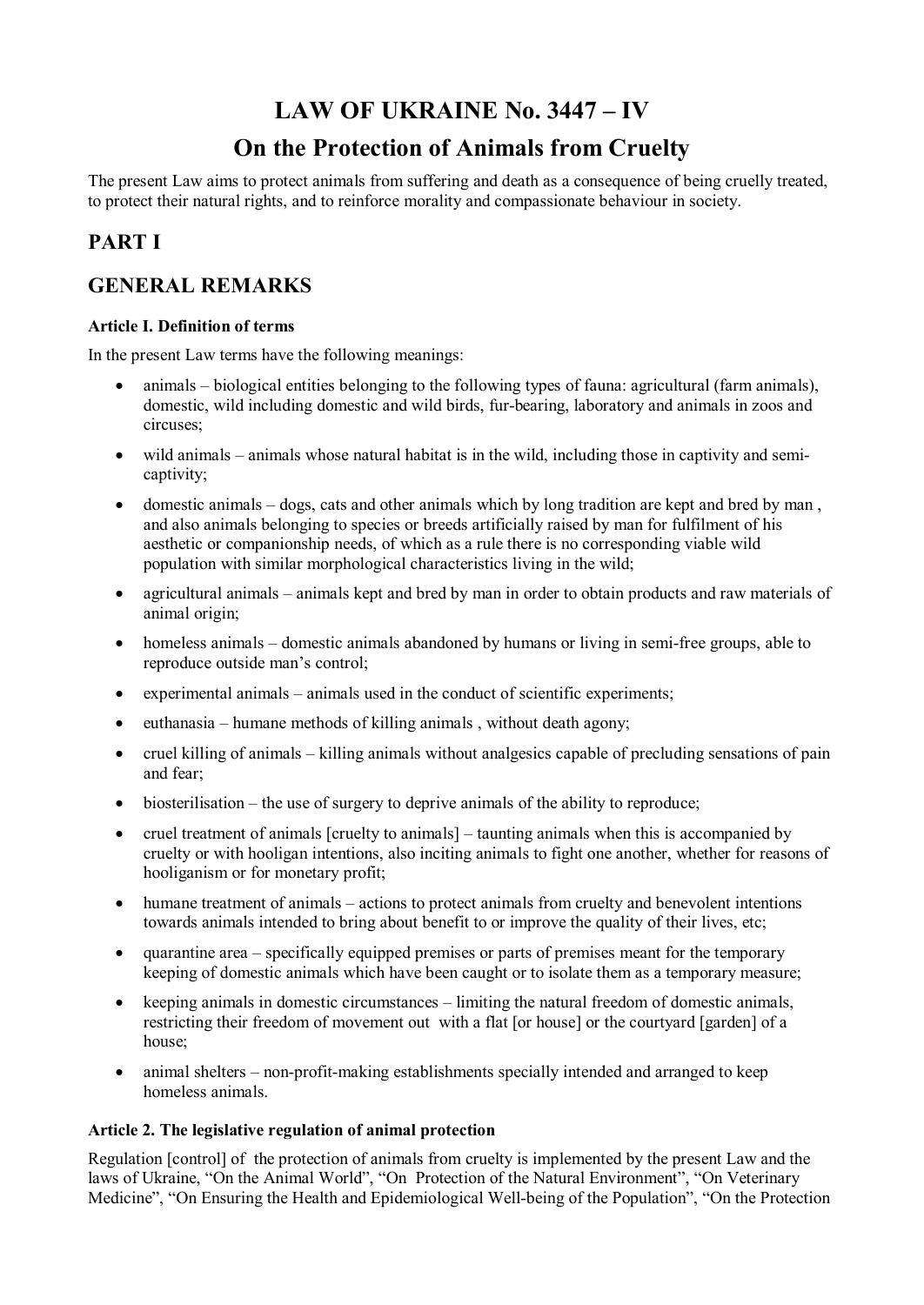of the Population from Infectious Diseases" and other normative-legislative Acts passed in accordance with them.

If Ukraine binds itself by international treaty to other regulations concerning animal protection, differing from those envisaged by the present Law, then the regulations of the international treaty [signed by] Ukraine take precedence.

### **Article 3. Sphere of competence of the present Law**

The provisions of the present Law cover conduct involving the keeping of animals and the treatment of these animals by individuals and legal entities. The provisions of the present Law do not extend to the institutions of the Ministry of Defence of Ukraine, the Ministry of Internal Affairs of Ukraine and the Security Services of Ukraine, the central organ of executive power responsible for the security of the boundaries of the State or the central organ of executive power of the Customs authorities.

The provisions of the present Law cover the following types of activity:

- the rearing of farm animals, including pedigree animals;
- · the treatment of animals on the territory of State nature reserves and other natural areas under special protection;
- hunting, the hunting industry, fishing; ownership of domestic animals and breeding of pedigree animals [pets];
- the use of animals in circuses and zoos, at exhibitions and other spectacles;
- the use of animals for sport, leisure and entertainment;
- · the use of animals for the purposes of scientific research, education and testing;
- the use of animals in production, including the production of biological preparations;
- other kinds of activity which might affect animals.

The provisions of the present Law cover the treatment of animals whatever the form of ownership and the rights [of people] over animals as property.

#### **Article 4. Basic principles of protecting animals from cruelty**

The treatment of animals is to be based on the following principles:

- · cruelty to animals is incompatible with the requirements of morality and compassion and causes moral harm to mankind;
- ensuring that the necessary conditions for animals are met, in accordance with their biological, species-specific and individual needs;
- the right to ownership and associated property rights over animals may be removed in the case of cruel treatment of animals, in accordance with the present Law;
- a ban on the cruel killing of animals;
- responsibility for cruelty to animals;
- · animals to be kept and treated in such a way as to avoid harm to other persons or the animal itself.

#### **Article 5. Ban on propagating cruelty to animals**

Propagating cruelty to animals is forbidden, as is incitement to cruelty, and also the propagation of hunting in kindergartens, schools, vocational and technical colleges and higher-education establishments.

It is forbidden to use material showing cruelty to animals for the purposes of entertainment or commerce.

#### **Article 6. Teaching compassionate attitudes to animals**

The teaching of compassionate attitudes to animals is an important component in the ethical, cultural and ecological education of citizens.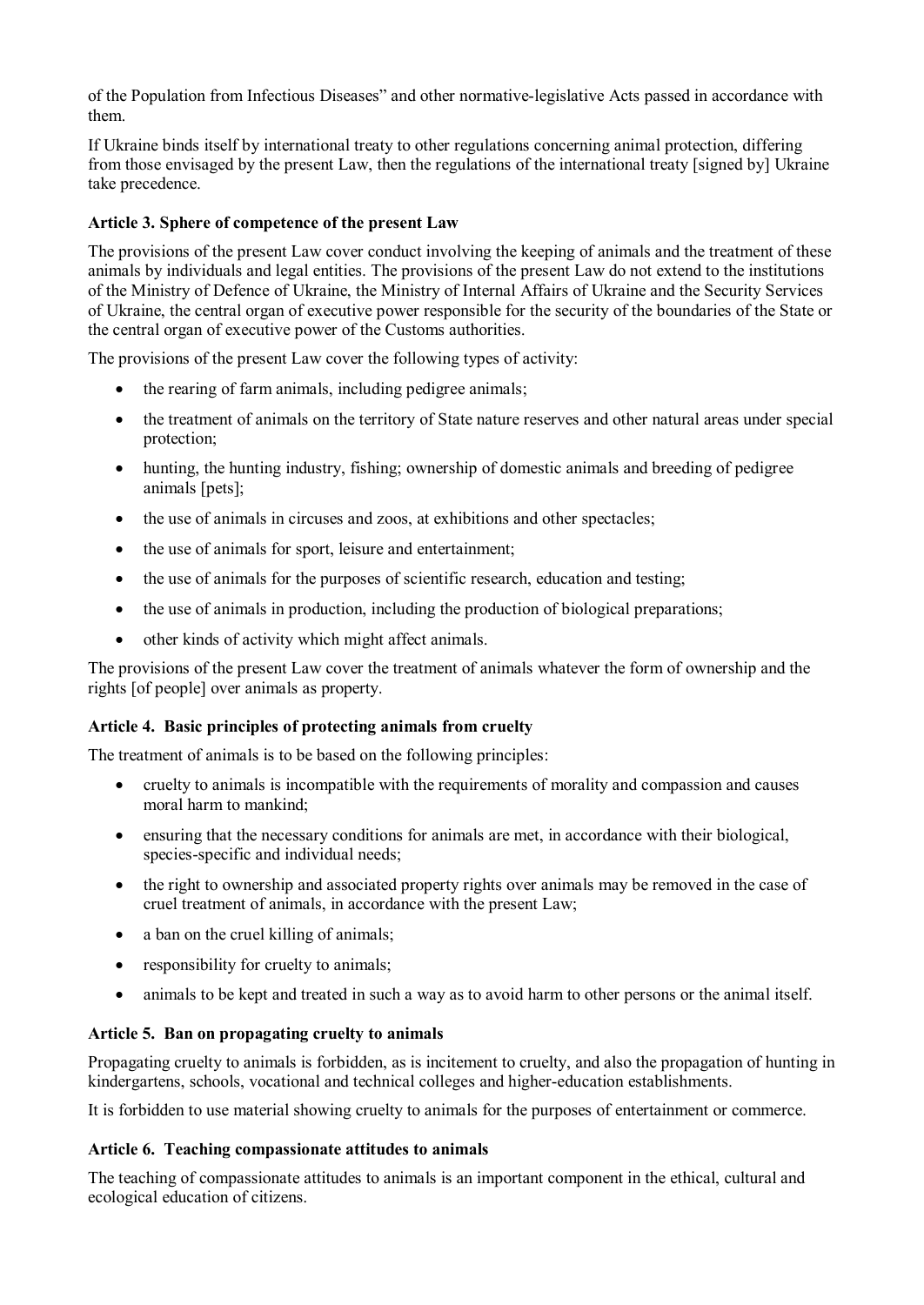The teaching of humane attitudes to animals envisages the formation of a high level of ecological and ethical consciousness and civilisation among citizens.

The inculcation of humane attitudes to animals may be brought about by teaching courses in ecological ethics and compassion to animals in kindergartens, schools, colleges and higher education.

## **PART II**

## **REGULATIONS FOR KEEPING ANIMALS WITHOUT CRUELTY**

## **Article 7. General regulations for keeping animals without cruelty**

The conditions in which animals are kept should be appropriate for their biological, species-specific and individual needs.

The conditions in which animals are kept should satisfy their natural needs with regard to food, water, sleep, movement, contact with animals of the same species, natural habits and other requirements.

The number of animals kept is limited by the ability to ensure the conditions in which they are kept correspond to the requirements of the present Law.

The place where animals are kept must be so equipped and arranged as to ensure the necessary space, levels of temperature and humidity, natural light, ventilation and an environment suitable for the species of animal.

Keeping animals in schools and other children's institutions is permitted if the animals are constantly looked after in accordance with the requirements of the present Law.

## **Article 8. Special requirements for keeping wild animals in captivity**

It is permitted to keep wild animals in captivity if they can be kept in conditions corresponding to their biological, species-specific and individual needs. It is forbidden to keep wild animals in conditions that do not meet these requirements.

Wild animals may be kept in captivity if a permit has been obtained from the central organ of executive power responsible for nature conservation [Ministry for the Environment].

Wild animals may be kept in temporary captivity without a permit when they have been rescued following injury.

Small wild animals which have traditionally been kept in captivity as pets may be kept by owners who can ensure conditions for the animals corresponding to the requirements of the present Law.

## **Article 9. Special requirements for the keeping of domestic animals [pets]**

Any person who keeps a pet is obliged:

- · to ensure for the animal the conditions essential for its biological, species-specific and individual needs, in accordance with the requirements of the present Law;
- · to observe health and hygiene standards in the accommodation where the pet is kept (where it permanently resides) and the sanitary and hygiene norms of communal living.

Regulations regarding the keeping of pets are to be laid down by local government authorities.

Persons keeping pets have the right to be with their pet outside the place where they are normally kept (to accompany them or walk them).

A person must be over the age of 14 years to accompany or walk a pet.

Persons accompanying or walking a pet are obliged to ensure:

- · the safety of other people and animals and also of property from harm that could be caused by the animal they are accompanying;
- the safety of the animal they are accompanying;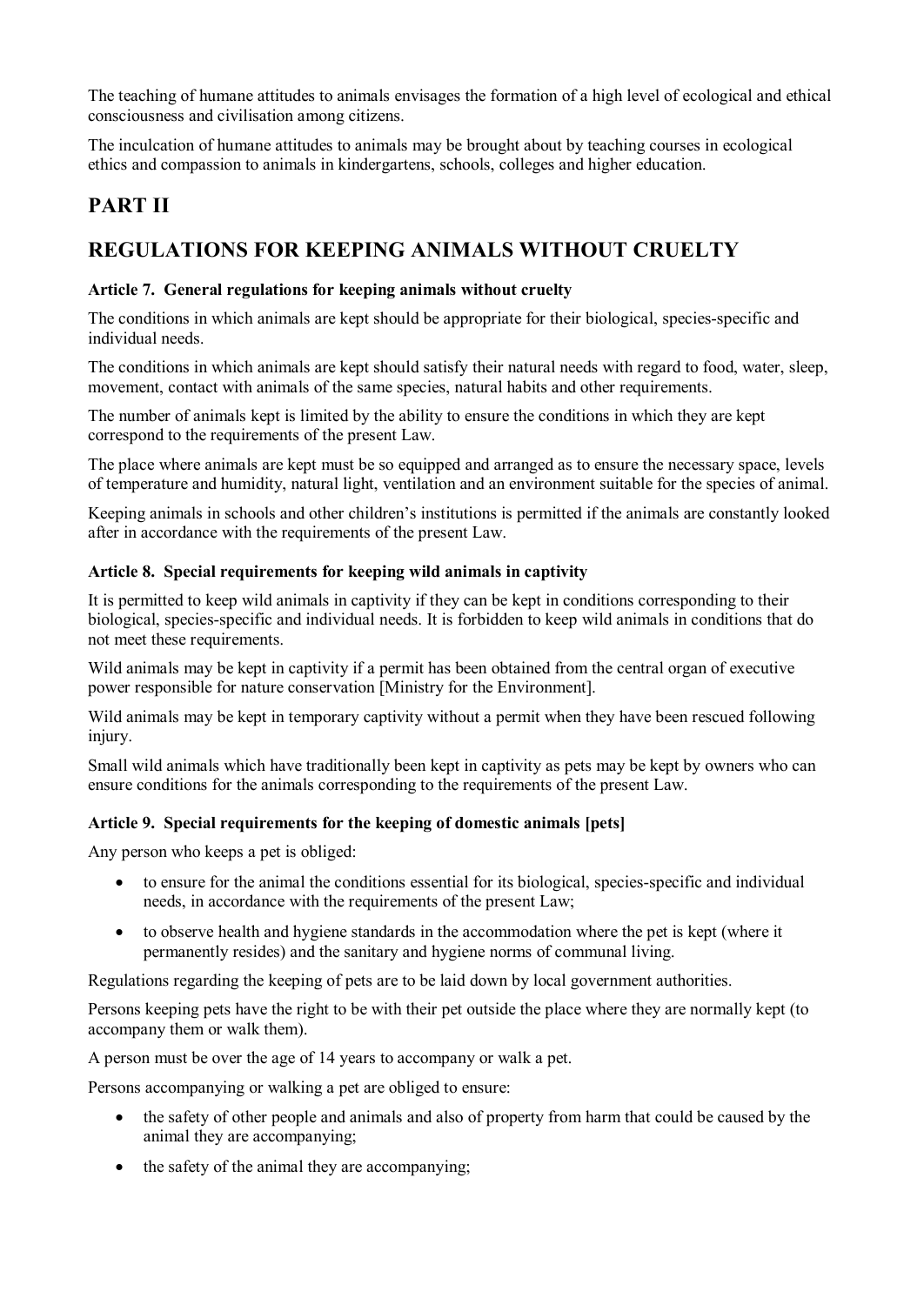· the safety of traffic when walking animals near or crossing roads open to traffic, by keeping the animal under strict control.

When accompanying or walking pets it is forbidden to leave them unattended.

It is permitted to keep:

- · pets in communal [multi-occupied] flats only with the written consent of all the tenants of the flat. In these circumstances pets may not be kept in those parts of the flat which are for common use;
- · pets in the "zoo corner" of kindergartens, schools, scientific establishments, sanatoria and healthcare establishments if the appropriate authorities give permission and this has been agreed with the authorities of the State health and epidemiology service and veterinary service;
- · free-roaming domesticated animals on isolated, well-fenced territory or in isolated buildings, either tied up or not;
- · domestic animals kept by legal entities as guards, whether in appropriately equipped accommodation or tied up; for [scientific] research purposes in enclosures, animal houses (vivaria) or breeding centers;
- · dogs without a leash or muzzle when accompanying officers of law-enforcement agencies on operations; also working dogs and [working] dogs during drill/training, when hunting and on animaltraining grounds.

Individuals and legal entities who keep domestic animals are obliged to observe the requirements of normative-legislative acts as indicated in Article 2 of the present Law, health and hygiene and veterinary standards and regulations, also to ensure there is no infringement of the rights and legitimate interests of other individuals and legal entities and that they do not endanger the safety of other people or animals.

#### **Article 10. Veterinary service to animals**

A person keeping an animal is obliged to provide it with prompt veterinary attention when required.

If it is suspected that an animal has developed a disease, the owner is obliged immediately to isolate the animal and summon a veterinarian.

Veterinary procedures may be carried out on animals only by persons with the appropriate specialist training.

Veterinary service must include the provision of euthanasia for animals or the new-born offspring of animals.

## **Article 11. Transport of animals**

When animals are being transported their needs for food and water must be satisfied and they must be protected from harmful external influences.

The vehicles in which animals are to be moved must be specially designed and equipped so as to exclude possible harm to or death of the animals. During loading and unloading of animals it is necessary to use special equipment and methods so as to preclude injury to or death of animals.

Different species of animals should be transported separately, apart from those species which are normally in contact with each other or have no hostility towards each other.

Dead animals and animals not fit for further transportation should be removed from the vehicle at the first transport stop.

Regulations on the transport of animals are confirmed by the Cabinet of Ministers of Ukraine.

The movement of animals by public transport may be undertaken in accordance with the regulations on the carriage of animals by public transport.

## **Article 12. Aspects of ownership rights and other property rights over animals**

Ownership rights and other property rights of a person keeping an animal are limited by the obligation to observe the norms and requirements of the present Law.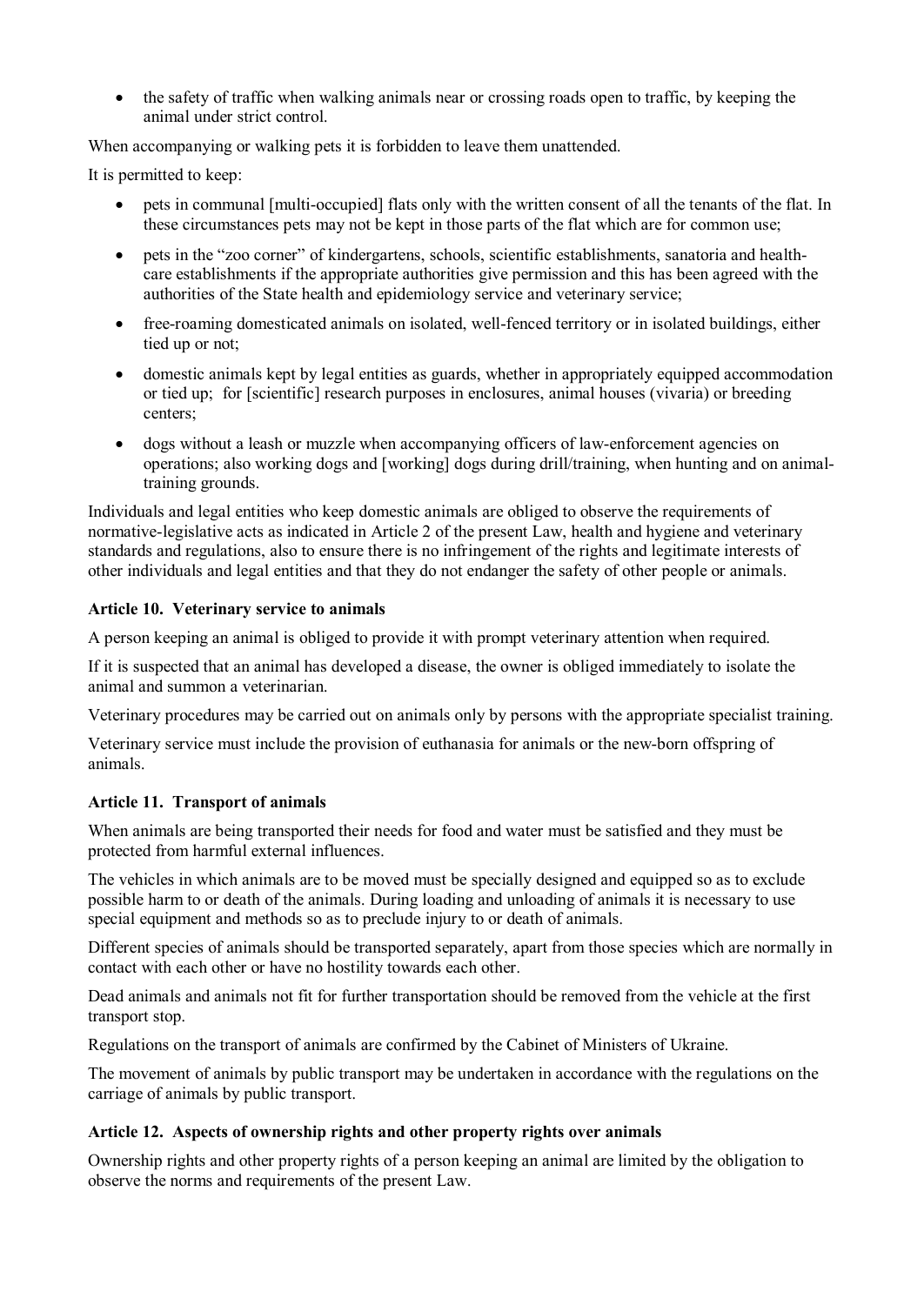Ownership rights and other property rights over animals may be withdrawn in cases of cruelty to animals where the court decides on confiscation, with or without reimbursement of the cost of the animal.

Agreements concluded by a minor [under 18 years of age] to acquire or to give to another person ownership rights and other property rights over an animal may be declared invalid at the decision of the court if the said agreement is concluded without the consent of the parents or guardians of the minor.

Any harm caused to an individual or the property of an individual and also any harm caused to the property of a legal entity by an animal is subject to payment of full compensation by the keeper of the animal.

#### **Article 13. Conditions of contracts relating to the sale/purchase of an animal**

The sale and any preceding exhibition of animals to prospective buyers is permitted if the requirements of the present Law are observed.

The vendor of an animal is obliged to provide the purchaser with factually correct information about the appearance, breed, state of health and other specifications of the animal and about the conditions in which it is kept.

If a wild animal for sale belongs to a species named in *The Red Book [of endangered species] of Ukraine* or is a wild animal which must be protected under international agreements in force which have been signed by Ukraine, the vendor of the animal is obliged to show the purchaser a document confirming that the animal has been legally acquired.

Giving animals as presents is permitted if the prospective owner agrees in advance [to accept the animal].

#### **Article 14. Licensing business activities relating to the use or keeping of pets**

The following types of business activity must be licensed in accordance with the law:

- the breeding of pets (dogs, cats, exotic and decorative animals) in pedigree breeding establishments;
- dog training;
- training specialists in the areas mentioned immediately above.

#### **Article 15. Animal shelters**

Shelters are to be set up for the care of homeless animals. Animal shelters may be set up by departments of executive power, organs of local authorities, enterprises, establishments and organizations irrespective of the form of ownership, voluntary and charitable organizations and individuals.

Animal shelters may conduct their activities at the expense of the proprietors and through any other legal source [of funding]. Local government budgets may apportion funds for the creation of animal shelters and the reimbursement of expenditure to animal shelters, independent of the form of ownership.

The status of an animal shelter is to be confirmed by the central organ of executive power responsible for veterinary medicine.

#### **Article 16. Controlling the population of wild animals and animals not kept by man but existing in conditions wholly or partly caused by human activity**

Control of the population of wild animals and animals not kept by man but existing in conditions wholly or partly caused by human activity is carried out by surgical sterilisation or biologically based methods and, where these cannot be used, by euthanasia.

#### **Article 17. Destruction of animals**

The killing of animals is permitted:

- in order to obtain economically useful products;
- to end animal suffering if it cannot be ended in any other way;
- when it is necessary to kill new-born animals;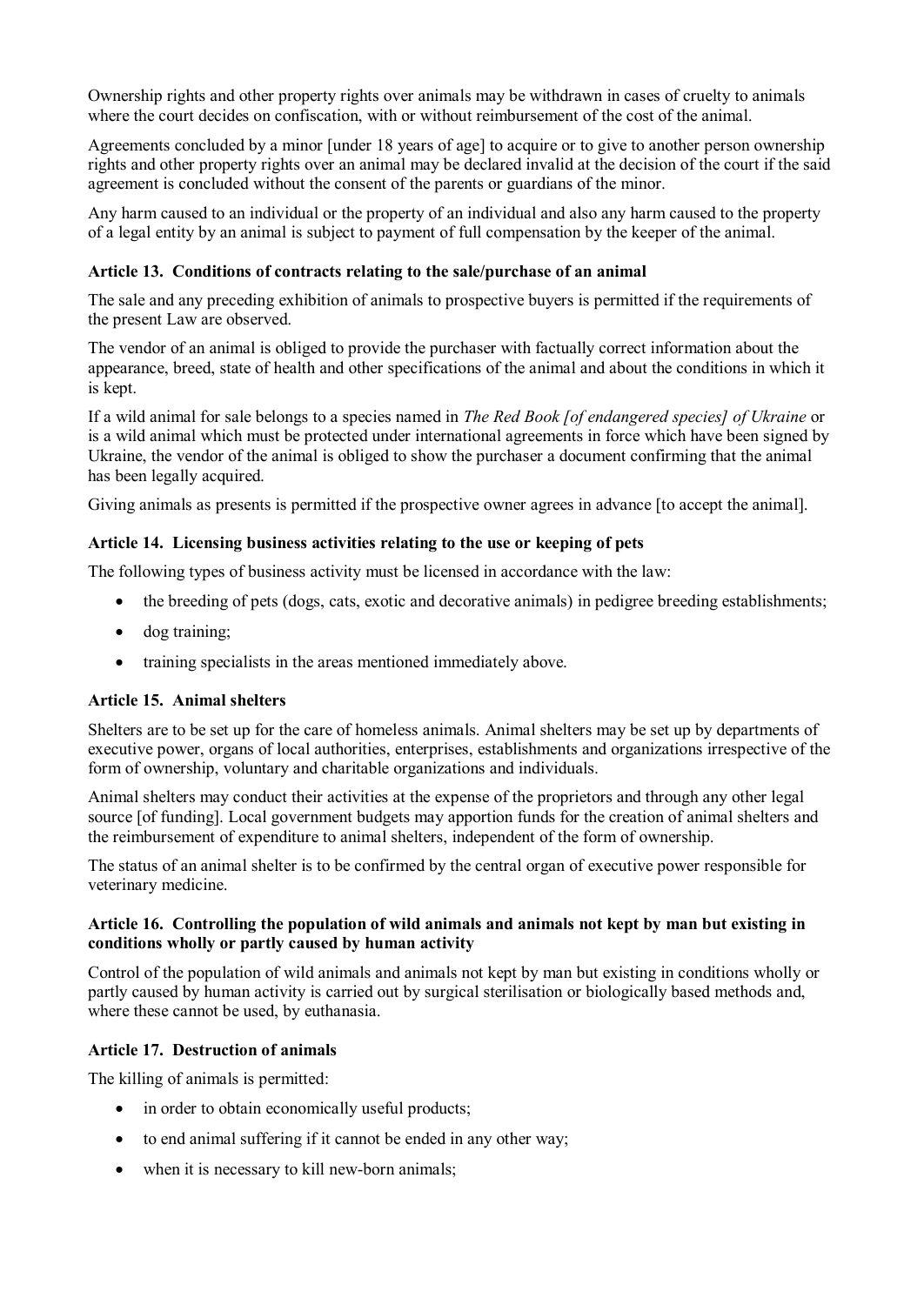- · to control the population of wild animals and animals not kept by man but existing in conditions wholly or partly caused by human activity;
- when it is necessary to kill individual animals who are rabid or suffering from some other especially dangerous disease or are carriers of an especially dangerous disease;
- when it is necessary as a defence against attack by an animal and the life or health of people is at risk.

When killing animals the following requirements must be observed:

- the killing must be carried out by methods that preclude death agony for the animal;
- the premises where the killing takes place must be separate from premises where other animals are kept;
- · it is forbidden to use inhumane methods of killing animals which lead to death by suffocation, or by electric shock, painful injections, poisoning, curare-type drugs, overheating and other painful methods;
- · utilisation of animals [animals' remains] is permitted only after their death;
- the killing of suffering animals must be carried out immediately if it is impossible to end their suffering in some other way.

#### **SECTION III**

## **REGULATIONS TO EXCLUDE CRUELTY IN THE TREATMENT OF ANIMALS**

#### **Article 18. General regulations to exclude cruelty in the treatment of animals**

- · When handling animals the use of equipment or implements which could injure them is not permitted;
- · forcing animals to carry out actions which are unnatural for them and could lead to their injury is not permitted;
- beating or injuring an animal in order to force it to carry out any act is not permitted;
- using animals in such a way as to put excessive physical strain on them, and so forth, is not permitted.

When carrying out painful procedures on an animal it is obligatory to apply analgesics.

It is forbidden:

- to breed animals with expressed [?] genetic alterations that lead to their suffering;
- to breed animals so as to reinforce hereditary aggressive tendencies;
- · to force animals to attack each other except in the case of hunting dogs or other hunting animals or birds used for hunting;
- to alter animals genetically;
- to apply pharmacological and mechanical [?] means of doping to animals;
- · other actions or failure to act which contradict the principles of protecting animals from cruel treatment.

#### **Article 19. The treatment of wild animals living in the wild**

The regulations for the treatment of wild animals living in the wild are defined by the legislation on the animal world and the present Law.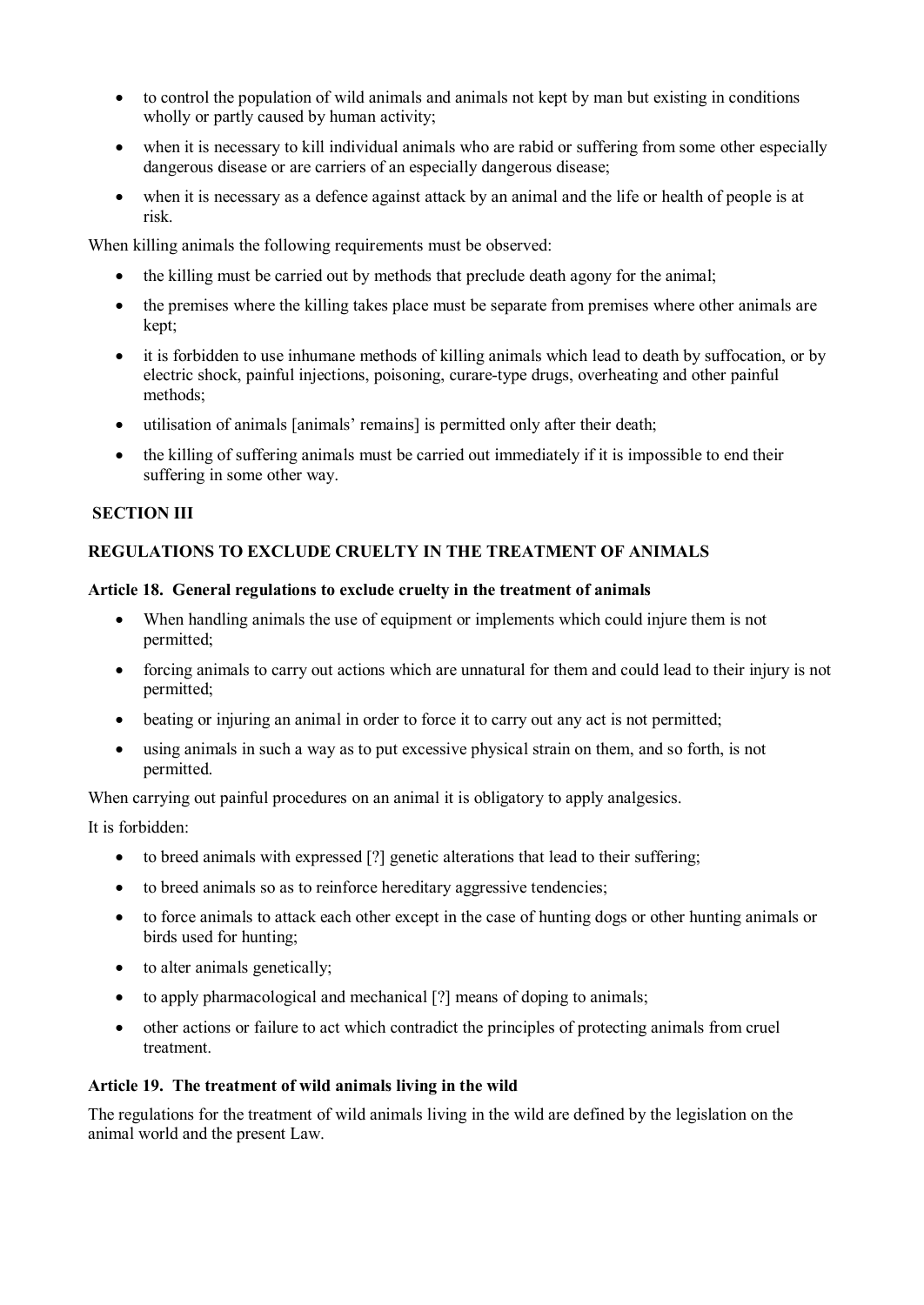## **Article 20. Rules for the treatment of hunted animals when hunting**

When a hunting permit is granted the method of hunting is laid down, as is its accordance with the requirements of the present Law.

The equipment used in hunting wild animals must bring about a quick death which precludes suffering.

In hunting animals which are permitted to be hunted it is forbidden to use:

- equipment which does not ensure a quick death and absence of suffering for the animals;
- · vehicles and other technical means and equipment, and poisons or explosive substances the use of which causes mass destruction of animals.

It is forbidden to hunt or capture or otherwise take hunted animals:

- which have young incapable of living independently;
- · during the mating season and when animals are bringing up their young and, in the case of migratory animals, during the period when they are returning to their mating grounds;
- pregnant females;
- · young animals unable to lead an independent existence;
- when land animals are crossing water reservoirs;
- · in nature reserves, national nature parks and regional parklands for scientific, ecological research or educational purposes without advice from appropriate ethical experts.

It is forbidden to conduct hunting as entertainment which involves the pursuit, killing or death agony of animals, and the use of other animals to kill [prey] wild animals.

It is forbidden to cause suffering to animals by using them as live bait when hunting, capturing or in any other manner taking wild animals.

## **Article 21. Regulations for the treatment of animals in agriculture, livestock-rearing, the fishing industry and in obtaining products of animal origin**

Requirements relating to the use of animals in agriculture, in accordance with the requirements of the present Law, are set down by the central organ of executive power on matters of agricultural policy [i.e., the Ministry of Agriculture Policy].

Regarding the equipment used to obtain animal products (for milking, shearing, feeding, etc) the use of painful or injurious methods is not permitted.

When breeding animals using biotechnological and genetic-engineering methods, altering the breed and the external appearance of animals is not permitted if this could lead to suffering for the animals.

## **Article 22. Regulations for precluding cruelty in the treatment of domestic animals**

Any person keeping a domestic animal [pet] is obliged:

- · to care for the animal, ensure it adequate amounts of food and constant access to water;
- to give the animal the possibility to carry out all necessary movement and have contact with other animals of the same species;
- · to ensure the availability of a muzzle and leash, necessary for taking the animal for walks outside the place where it is normally kept;
- to ensure the animal is wearing a collar with identity tags;
- · to ensure the animal is given prompt veterinary care as needed (examination, treatment, vaccinations, etc);
- immediately to inform medical or veterinary authorities of incidents where harm has been caused by a domestic animal to the health of a person or to another animal;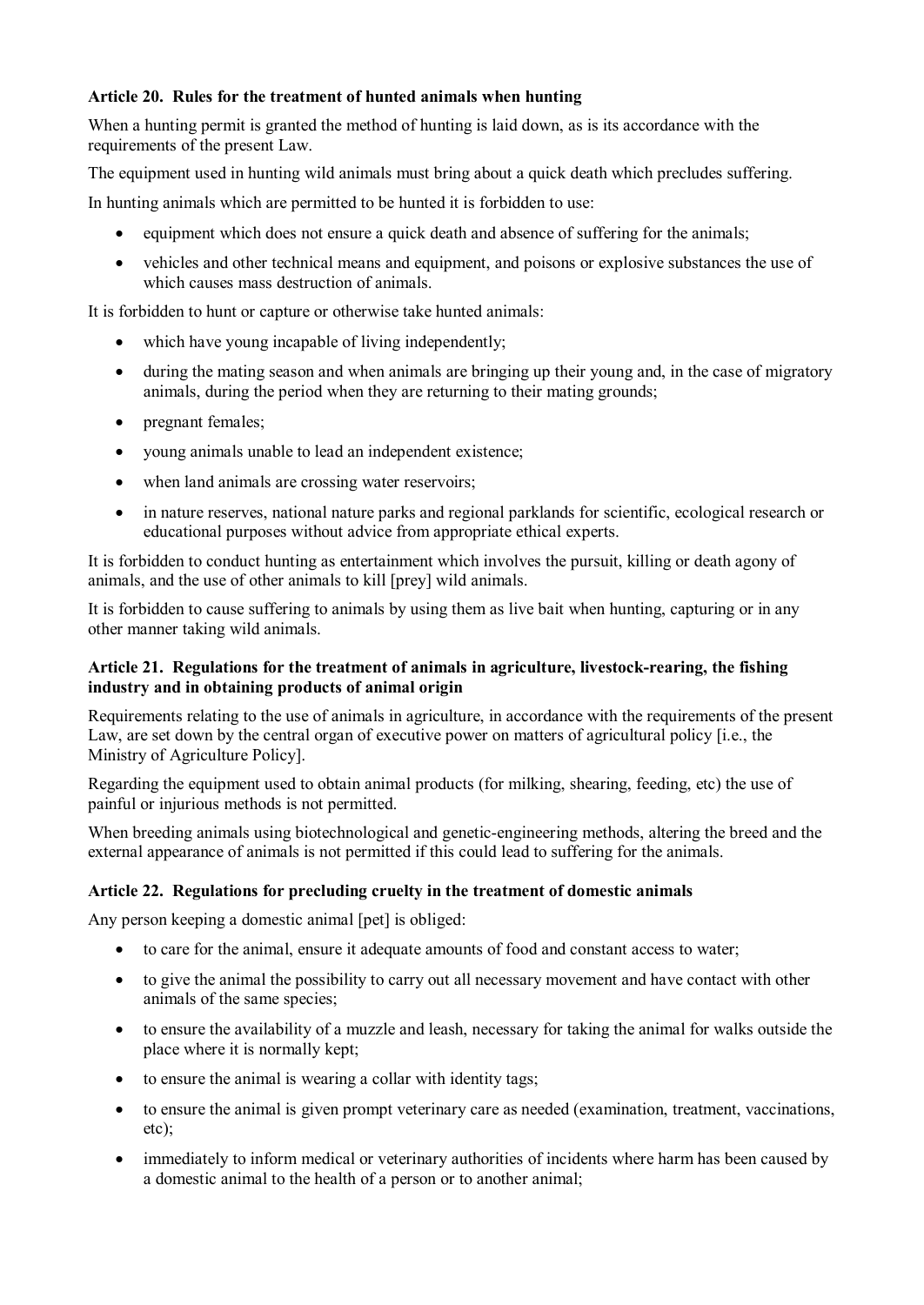- immediately to deliver up the domestic animal which caused the incident referred to in the seventh clause of this Article to the veterinary authorities for examination;
- · to prevent the uncontrolled breeding of pets.

## **Article 23. Regulations for the treatment of animals not kept by man but existing in conditions wholly or partly created by human activity**

Control of the population of animals not kept by man but existing in conditions wholly or partly created by human activity is to be carried out in accordance with the requirements of the present Law.

The aim of capturing homeless animals (lost, abandoned, left without an owner, strays) is:

- · to return them to their owners;
- · to control their population in accordance with the requirements of the present Law.

It is forbidden to use catching methods, equipment and drugs which could injure animals or put their health or lives at risk.

In the event of epizootic diseases or risk of such, or in other dangerous situations, measures essential to reduce the numbers of the animals causing the danger are to be undertaken in line with procedures set out by the central organ of executive power responsible for protection of the natural environment.

## **Article 24. Capture and temporary isolation of domestic animals**

Dogs, irrespective of their breed, ownership or use, including dogs with collars bearing a number-disc and muzzled, but found on the street, square, market-place, public gardens, gardens, boulevards, beaches, on public transport, in courtyards and other public places without an owner, are considered homeless and liable to capture.

Dogs, cats and other domestic animals are liable to temporary isolation by decision of the following authorities: health and epidemiological services, veterinary medical service; this also applies to those animals which have caused physical harm to a person or to another domestic animal.

The temporary isolation of a domestic animal may be carried out by force if the domestic animal is a danger to those in the vicinity.

An animal temporarily isolated is to be kept under observation for seven days from the day of capture and, following the conclusion of the State institute of veterinary medicine about the health of the animal, will either be returned to the owner (after payment of the cost of keeping it under observation) or, in the event of its representing a threat to the life or health of others, handed over to specialist organizations for further veterinary treatment or to be destroyed.

In order to ensure the capability to capture and isolate temporarily dogs, cats and other domestic animals, organs of local government may set up communal services or enterprises specializing in keeping and dealing with animals in populated areas, in accordance with local programmes for the control of the number of animals in populated areas.

The capture of dogs, cats and other domestic animals by individual citizens is forbidden except in cases where such animals are a danger to those in the vicinity and display aggression which renders them a threat to people.

The capture of dogs, cats and other domestic animals is to be carried out as a rule in the absence of bystanders between 5.00 and 7.00 a.m. or after 20.00 (in summer after 22.00).

Captured homeless domestic animals must be kept in quarantine on the territory of the service or enterprise which effected the capture for seven days from the date of capture, and may be returned to owners with the permission of the veterinary department after the owner has presented the registration document [of the animal] and paid the cost of catching and keeping the animal.

Captured stray animals are to be quarantined on the territory of the service or enterprise which effected the capture for five days from the date of capture and may be handed over to specialist organizations, if they so request, for homing in shelters [for strays].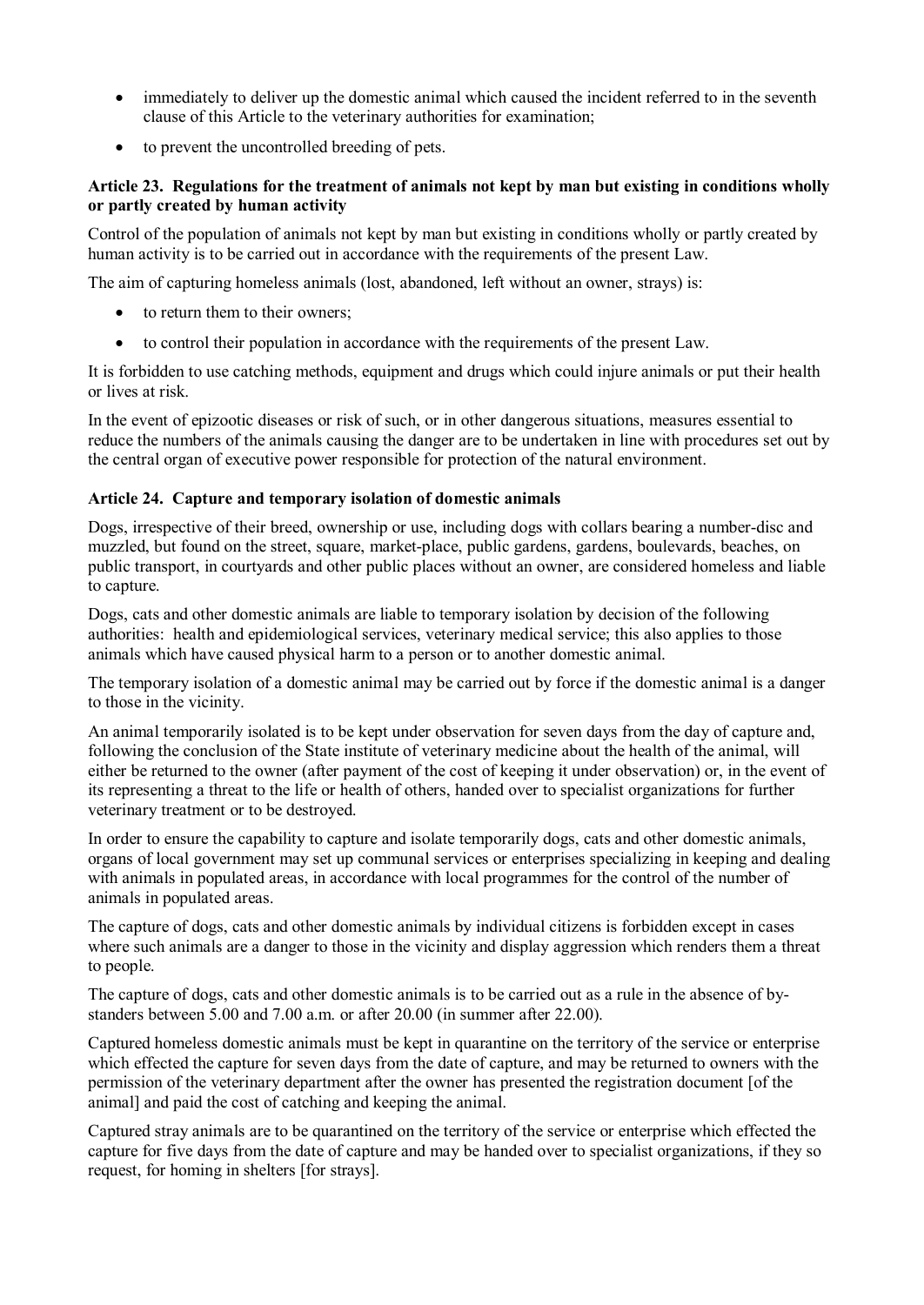If in the period of two months following the date when a stray animal is taken into custody the animal's owner is not discovered or he does not affirm his ownership rights over the animal, ownership of the animal is transferred to the person [or legal entity] who has been maintaining and using *[sic]* it.

If the person who had been maintaining and using the homeless animal refuses to accept ownership of it, the animal is to be transferred to the care of the community [local authority] where it was originally found.

Animals returned to their owners are to be vaccinated against rabies. The owners are obliged to keep such animals isolated for thirty days and, if the veterinary department has so ordered, present them again for examination.

#### **Article 25. Regulations for the treatment of animals used in entertainment, sport and leisure**

The use of animals in entertainment, sport and leisure activities for the purpose of gaining profit is permitted if a license for such activity has been granted by the central organ of executive power responsible for veterinary medicine.

Demonstration of animals at exhibitions and zoos is permitted on condition that animal-health and veterinary standards and regulations for the keeping of animals are observed.

A zoo may be set up on the basis of a license granted by the central organ of executive power responsible for conservation of the natural environment.

When working with animals during the conduct of sporting and entertainment activities, video- and photoshoots, animals must not be caused injury, pain, mutilation or death.

It is forbidden to set up travelling menageries.

When training animals it is not permitted:

- to beat or frighten animals, to remove teeth, claws, etc.;
- · to force animals to carry out acts which could cause them injury.

It is forbidden to use animals in entertainment, sport or leisure which suffer badly from captivity, enclosed spaces or training.

A person keeping an animal which is unable to participate in circus acts, sport or other entertainment is obliged to ensure the said animal is provided with care in accordance with the requirements of the present Law.

Conducting fights between animals is forbidden, as is the conduct of sporting or entertainment activities involving the hunting down, death or watching the death agony of an animal; it is forbidden to use animals to kill each other.

#### **Article 26. Regulations for the treatment of animals used in scientific experiments, testing, education or the production of biological preparations**

The use of animals in scientific experiments, biological testing and education is permitted only if there is no possible replacement for animals by alternative methods and objects.

A list of alternative methods and objects to use instead of animals is to be developed and confirmed by the central organ of executive power responsible for science and education.

Work with experimental animals may be carried out if a license to do so has been granted by the Committee on ethical questions (bioethics) of the central organ of executive power responsible for science and education.

The Committee on questions of ethics (bioethics) functions on the basis of a statute affirmed by the central organ of executive power responsible for science and education.

The right to conduct experiments on animals is permitted to persons who have graduated with degrees in medical, veterinary, bio-engineering, biological or pharmaceutical science from higher-education institutions of levels III-IV of accreditation.

Procedures on experimental animals, irrespective of the aim, which risk causing injury to animals or extreme or prolonged pain are to be conducted using analgesics.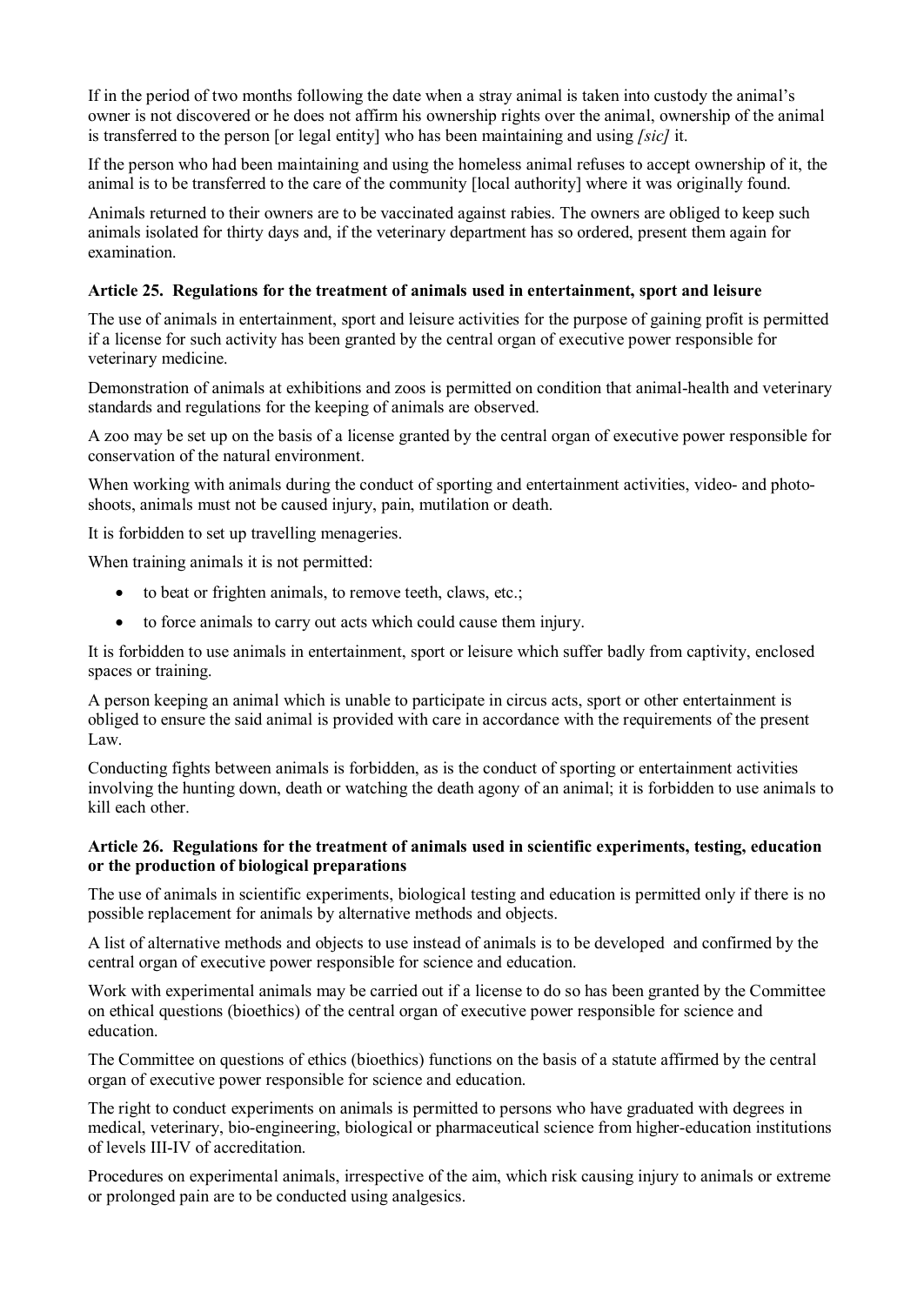An experimental animal which has already been used in a procedure may be used in a subsequent procedure only after it has been restored to normal health and on condition that :

- · during the new procedure the animal is put under general anaesthetic;
- the subsequent procedure involves only an insignificant level of invasiveness.

It is forbidden to use animals in scientific experiments, testing and education which suffer in captivity, enclosed spaces or training.

It is forbidden to apply:

- · devocalization (surgical removal of the vocal cords, so that the animal cannot make a sound);
- causing injury when removing an animal from a cage.

It is forbidden to use animals for demonstrations in education if the phenomenon to be demonstrated can be shown in inanimate objects; this includes the demonstration of the reflex actions of an organism.

During practical work in education it is forbidden to require students to carry out procedures leading to the injury or death of an animal if this goes against the students' moral or religious principles. In such cases alternative tasks must replace the said procedure [using animals].

Experiments on animals involving surgical or other harmful procedures cannot be conducted in the presence of or with the participation of children of school age.

Animals used in scientific experiments, testing and education must be cared for by qualified staff.

An experimental animal which is not going to live should be euthanased the moment the animal begins to suffer. The euthanasia method for experimental animals is an overdose of anaesthetic drugs.

The corpse of an animal may be disposed of only after death has been confirmed by a person responsible for working with animals.

## **PART IV. STATE CONTROL OF RELATIONS IN THE SPHERE OF ANIMAL PROTECTION**

## **Article 27. State policy in the sphere of animal protection**

State policy in the sphere of animal protection relates to the following basic areas:

- checking that legislation on the protection of animals from cruelty is observed;
- laying down national norms in the sphere of animal protection;
- · propagating humane treatment of animals, developing and inculcating educational programmes on conservation and the protection of animals from cruelty;
- · deciding responsibility for infringement of laws on animal protection.

## **Article 28. State regulation in the sphere of animal protection**

The Cabinet of Ministers of Ukraine, with the assistance of the organs of executive power, ensures the fulfilment of State policy in the sphere of animal protection.

Regulating in the sphere of animal protection within the limits of their competence is carried out by:

- the central organ of executive power responsible for the protection of the natural environment;
- the central organ of executive power responsible for agricultural policy and veterinary medicine;
- the central organ of executive power responsible for science and education;
- · other central and local executive powers and local authorities.

The jurisdiction of the organs of executive power and local authorities in the sphere of animal protection is defined by the present Law and other laws of Ukraine.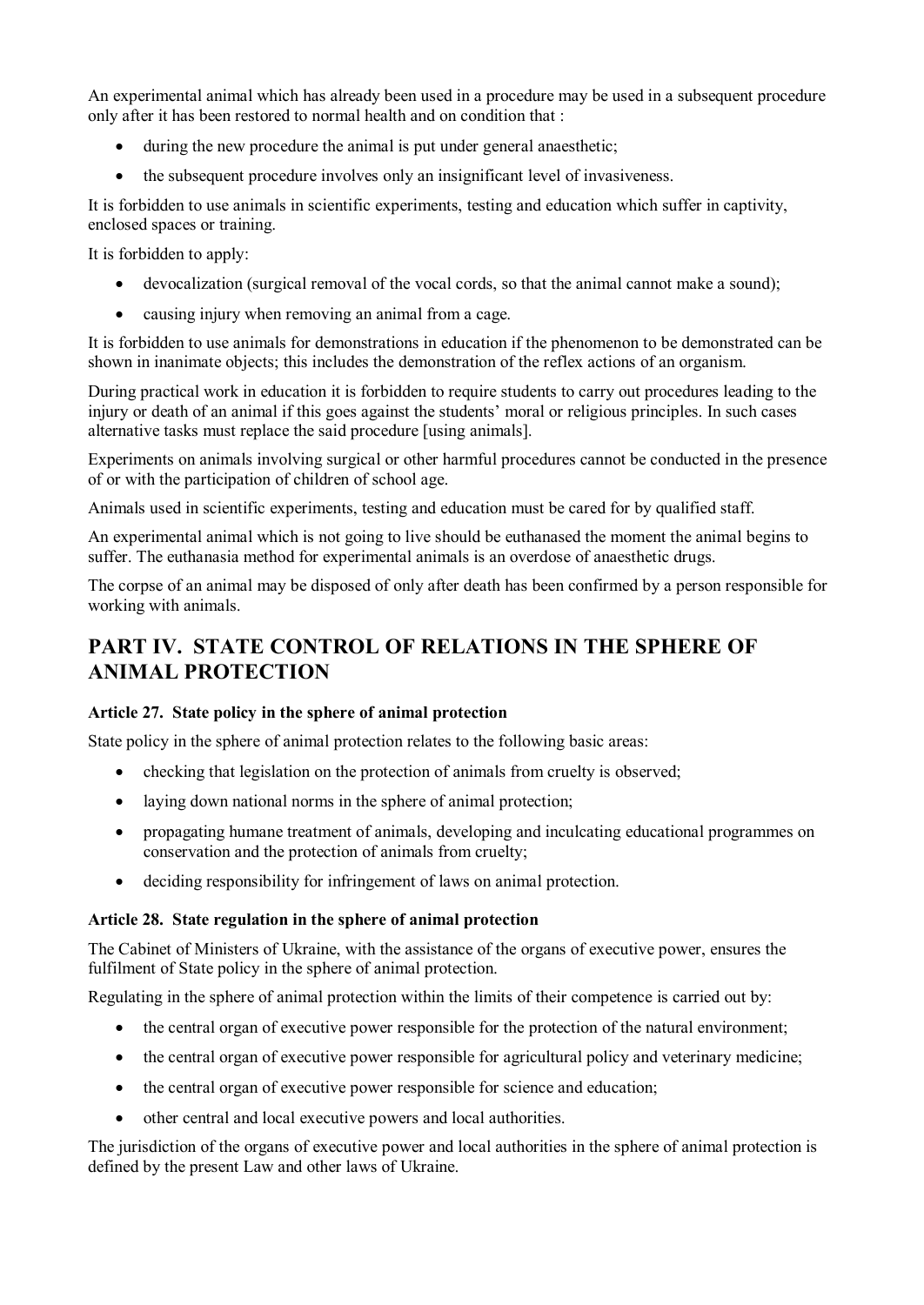### **Article 29. Jurisdiction of the central organ of executive power responsible for the protection of the natural environment as it affects animal protection**

The jurisdiction of the central organ of executive power responsible for the natural environment as it touches on animal protection encompasses:

- coordination of other organs of executive power in the sphere of animal protection;
- · fulfilling state policy in the sphere of protection of wild, domestic and homeless animals from cruelty;
- · confirmation of procedures for keeping and breeding wild animals in a state of captivity or semicaptivity;
- granting licenses for setting up zoos;
- facilitating the work of voluntary organizations in the sphere of protecting animals from cruelty;
- fulfilling other powers in the sphere of protecting animals from cruelty, in accordance with its competence.

## **Article 30. Jurisdiction of the central organ of executive power responsible for agricultural policy and veterinary medicine in the sphere of protection of animals from cruelty**

The jurisdiction of the central organ of executive power responsible for agricultural policy and veterinary medicine as it relates to protection of animals from cruelty encompasses;

- fulfilling state policy in the sphere of protecting farm animals from cruelty;
- implementing control of the breeding and keeping of farm animals so as to exclude cruel treatment of them;
- · granting licenses for the use of animals in sport, entertainment and photographing and video-filming them during leisure pursuits;
- · developing and confirming veterinary and sanitary requirements for the keeping of animals in shelters, also the keeping and breeding of farm animals and wild animals and the conditions in which they are transported;
- · developing and confirming regulations for the use of animals in entertainment;
- implementing other powers in the sphere of protection of animals from cruelty, within the limits of its competence.

## **Article 31. Jurisdiction of the central organ of executive power responsible for science and education with relevance to the protection of animals from cruelty**

Jurisdiction of the central organ of executive power responsible for science and education as it affects animal protection encompasses:

- · checking that the requirements of the present Law are observed when scientific experiments are conducted [on animals];
- confirming the list of scientific establishments having the right to conduct experiments on animals;
- granting licenses to conduct scientific experiments on animals;
- establishing procedures for carrying out experiments on animals;
- approving alternative methods and objects to replace the use of animals for obtaining scientific data;
- implementing other powers relevant to the protection of animals from cruelty, within its competence.

## **Article 32. Supervision by organs of [the Ministry of] internal affairs of observance of the present Law**

Organs of [the Ministry of] internal affairs (traffic-police service and district police inspectors) implement supervision of the observance of procedures for walking domestic animals (dogs) in public places and take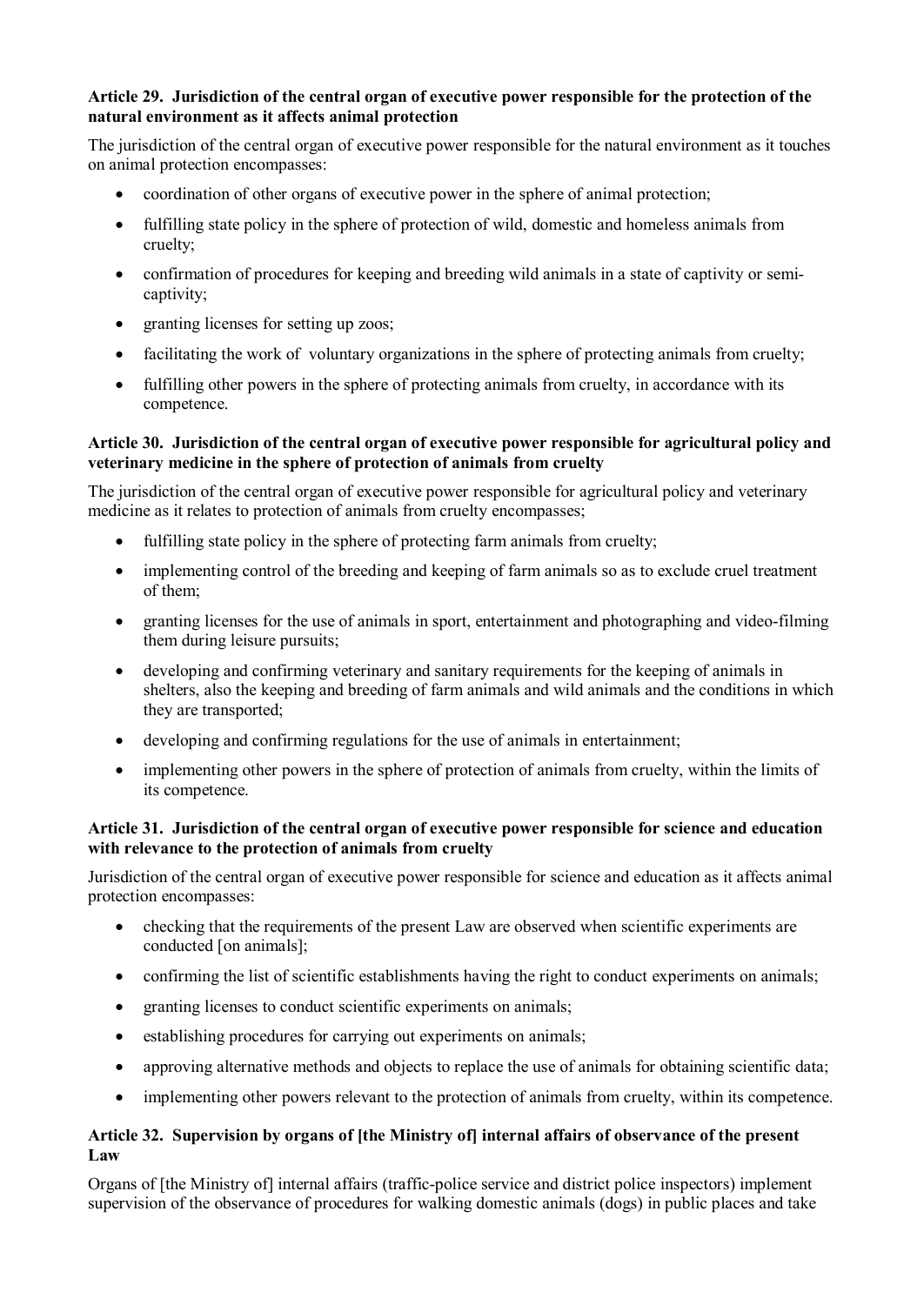appropriate measures if there is an infringement of the law on procedures for the treatment and keeping of domestic animals.

The police, under the procedures set forth in the Law of Ukraine "On the police", have the right to shoot a domestic animal in cases where its behaviour constitutes a threat to the health of a person.

## **PART V. CONTROL BY THE PUBLIC [voluntary sector?] IN THE SPHERE OF ANIMAL PROTECTION**

## **Article 33. Control by the public [voluntary sector?] in the sphere of animal protection**

Control by the public in the sphere of animal protection is implemented by voluntary inspectors for conservation of the natural environment.

Voluntary inspectors for conservation of the natural environment have the right to compile reports on the facts of cases of cruelty to animals. These reports are to be examined by appropriate organs of executive authority responsible for environmental protection.

Voluntary inspectors for conservation of the natural environment as it relates to animal protection:

- take part, together with employees of state institutions of veterinary medicine, in carrying out raids and checks on observation of legislation on animal protection by businesses, institutions, organizations and [private] citizens;
- · offer assistance to organs of state control which regulate matters of animal protection in their actions to prevent infringement of laws relating to animal protection.

## **Article 34. Control by voluntary organizations in matters of animal protection**

Control [inspection] in matters concerning animal protection may be implemented by voluntary organizations which by virtue of their Constitution aim to protect animals from cruelty.

Voluntary animal protection organizations:

- take part together with state organs which regulate animal protection in conducting checks to see that businesses, institutions and organizations have in place and are carrying out programmes and measures to protect animals from cruelty;
- · raise with the appropriate organs of state authority questions of confiscating animals and the responsibility of the individuals who keep them, in accordance with legislation in force, where cases of cruelty to animals come to their knowledge;
- · pursue legal action to claim compensation for harm caused as a consequence of infringement of legislation on animal protection, including harm caused to the health of citizens and the property of voluntary organizations.

Voluntary organizations which by virtue of their Constitution aim to protect animals from cruelty have the right to obtain information essential for the fulfilment of their Constitutional aims and tasks from organs of state or local authority.

The activities of voluntary organizations relating to animal protection are carried out in accordance with Ukrainian legislation on the basis of their Constitutions.

## **Article 35. Culpability for infringement of the requirements of the present Law**

Any person guilty of infringing the requirements of the present Law bears criminal, administrative and civil legal responsibility in accordance with the law.

## **PART VI. CONCLUDING CLAUSES**

- 2. The present Law comes into force from the date of its publication.
- 3. Introduce into article 9 of the Ukrainian law, "On the licensing of certain types of business activity" (Information [bulletin] of the Supreme Parliament of Ukraine, 2000, No. 36, art. 299, No. 45, art. 377; 2001, No. 11, art. 45, No. 16, art. 76, No. 22, art. 105; 2002, No. 6, art. 39, No. 7, art. 50, No.